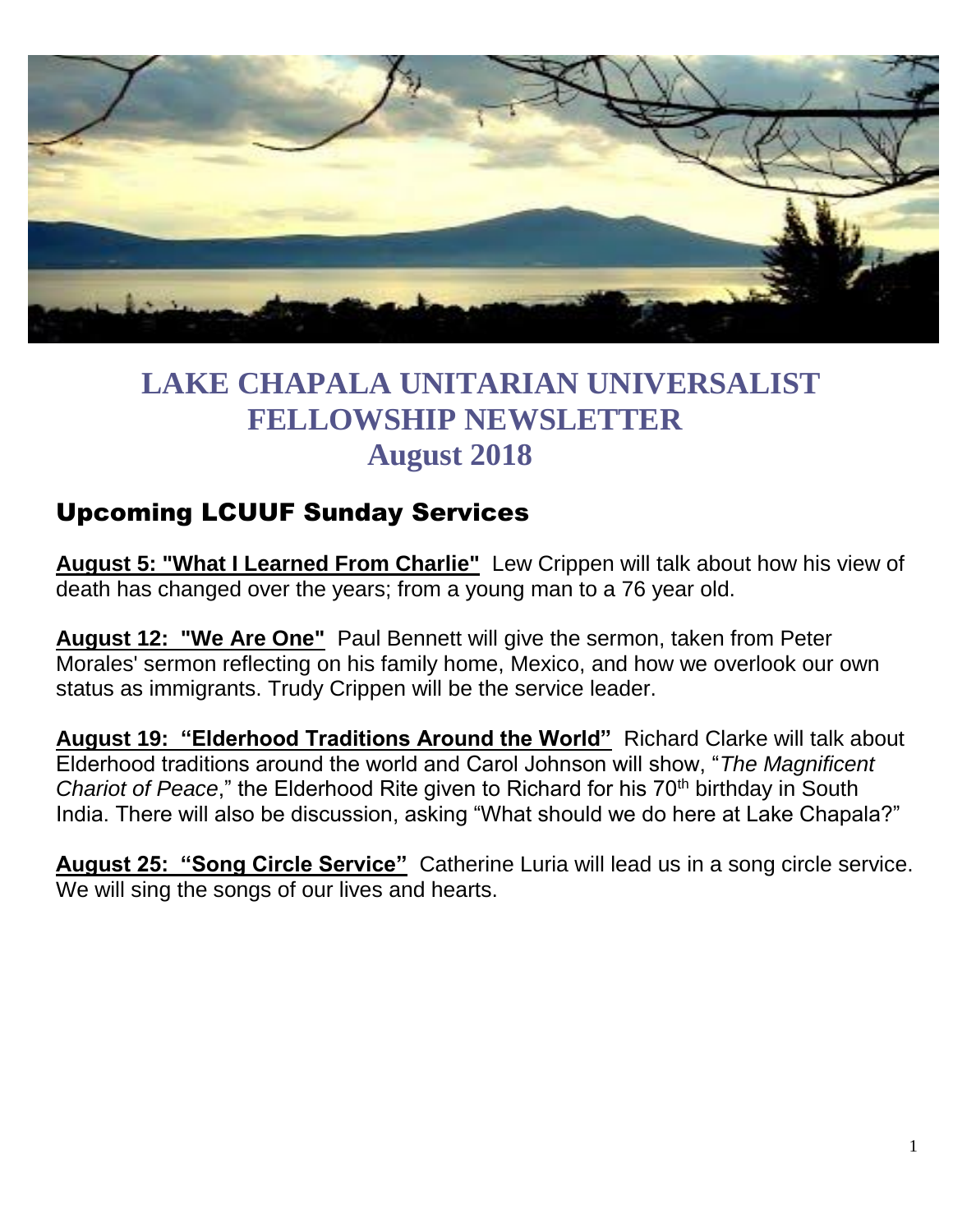

## WELCOMING AND MEMBERSHIP COMMITTEE

If you haven't noticed the newly designed "Visitor's Flyer", it is posted on the bulletin board. Nancy Jordan-Zanot is the very talented lady who designed this elegant and appealing handout to be given to our visitors.

Guests: If you bring family members or friends to our Fellowship, please remember to have them sign our Visitor's form and ensure they have a nametag made before you continue introducing them to our congregation members.

Please think about being an "Assistant Greeter" for only 30 minutes by choosing a Sunday of your choice during August. The sign-up form is on the rectangular table. *In advance, thank you for your support!*

Marty Weston, Chairman



#### AUGUST BIRTHDAYS

- 01 Val Marcum 08 Marty Weston
- 10 Jeanne Haely 10 Els Abercrombie
- 18 Sandy Wallin 31 Carol Johnson
- 31 Teresa Boyczuk
- 
- 



SHARE THE BASKET

The Share the Basket recipient for the months of June, July and August is the children's music program in San Juan Cosala. *Musica para Crecer AC, (Music to Grow AC)* has 90 - 100 students, ages 5 - 22, who weekly sing and learn to play instruments. One-half of the weekly offerings which are not designated as pledge money, will go to this organization



### HUMANIST DISCUSSION GROUP

The Humanist Discussion Group will meet on Monday August 27<sup>th</sup> at 3 pm at the Fellowship. Information on our topic and readings for it will be sent out prior to the meeting. For those who want the readings and are not already on the list, contact [bobkoches@gmail.com](mailto:bobkoches@gmail.com).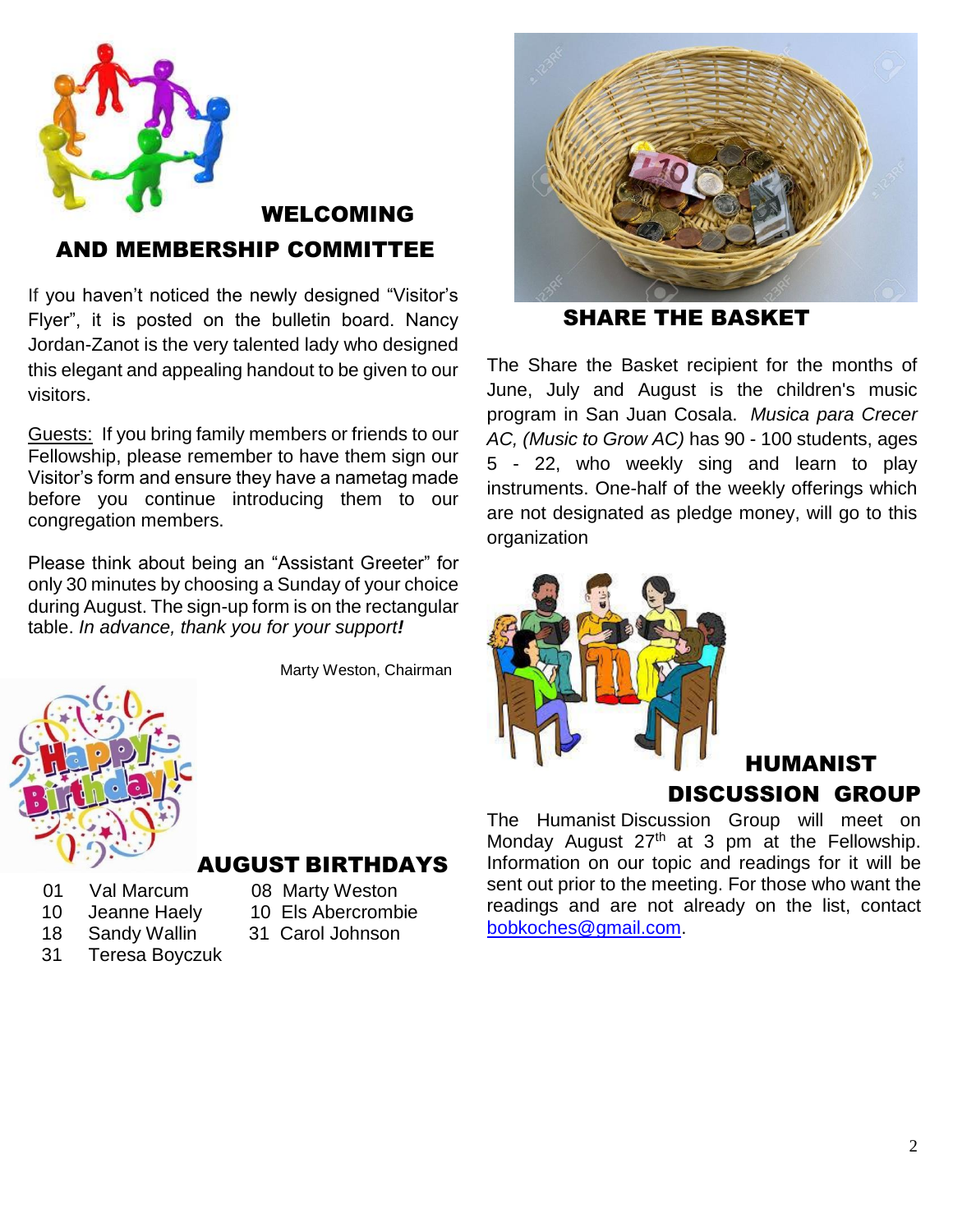

**MEMBER SPOTLIGHT CLAIRE JENNEY**

It's a shame that Claire and Hugh Jenney are snowbirds, (here four months and in Canada eight months) because they are both such a delight and an asset to our ex-pat community. We had so much fun and laughter during our interviews. Claire was born near Boston, but as a young adult, she met Hugh at McGill University, married him and became a Canadian citizen. She says the citizen-ship ceremony was one of her proudest moments, standing there with all the other new citizens, dressed in their various cultural finery.

Her childhood was fairly typical of many UU's. She describes her father as a devout atheist and she and her younger brother received no formal religious training, but got a good education in mythology. Her father was a fan of Joseph Campbell and he passed on to Claire the know-ledge that people have always needed their myths, and that so much of our culture, our literature, our art, and our music is enriched by our mythology. One very interesting piece of family lore, not related to mythology, is that during the Revolutionary War as the Redcoats approached, all the books from the Harvard Library were stored in theirs' and their neighbors' barns. It is fair to say that act saved the tremendous Harvard Library from destruction.

One of Claire's earliest memories was of her father going off to war and of her mother being so sad, even though she didn't understand exactly what "sad" was. To this day, she hates leave-takings.

As a child she wanted to be an architect and loved designing floor plans for houses in snow. It wasn't long before she discovered that math was involved in architecture, so she decided to raise puppies instead! Following high school, Claire attended Tufts University near Boston and received a BA in English Literature. After moving to Canada she received training at the University of Toronto School of Library Science and earned another BA in Education from the University of Toronto.

One of the events that changed Hugh's and Claire's lives was the adoption of a fetal alcohol syndrome Ojibway baby. Jamie had a difficult life (not much was understood in those days about fetal alcohol syndrome) and he tragically died young, but it awoke the Jenneys to the plight of the indigenous peoples in Canada. It was sad to lose their son, but after fifteen years of trying, Claire says "out popped Caitlin", their surprise daughter. Caitlin now lives in Denver with her husband, and son, Hudson. Hudson had an interesting arrival in the world. He was premature and Caitlin assumed they had lots of time to visit her parents, as it was the beginning of November, and still make it back to Denver in time for the birth, expected the end of January. Hudson had other ideas, and was almost born on a ferry. They just made it to the hospital and he weighed in at less than three pounds. He stayed in an incubator in Kingston for two weeks and then was flown to Denver, becoming a very young jet setter. He is now a robust toddler.

Claire enjoys reading authors like Lily King, cooking (Mediterranean is her favorite,) and politics – all countries. One of her pet peeves is being awakened from a siesta. She also loves classical music, in particular the Northern Lights Festival held here annually, Bach for her head and Chopin for her heart.

They looked forward to returning to Ontario into a new home. No more worrying about leaving property behind when they travel, now they just turn the key on their condominium and off they go. One good thing about the change of home is they will now have access to another Unitarian Congregation in